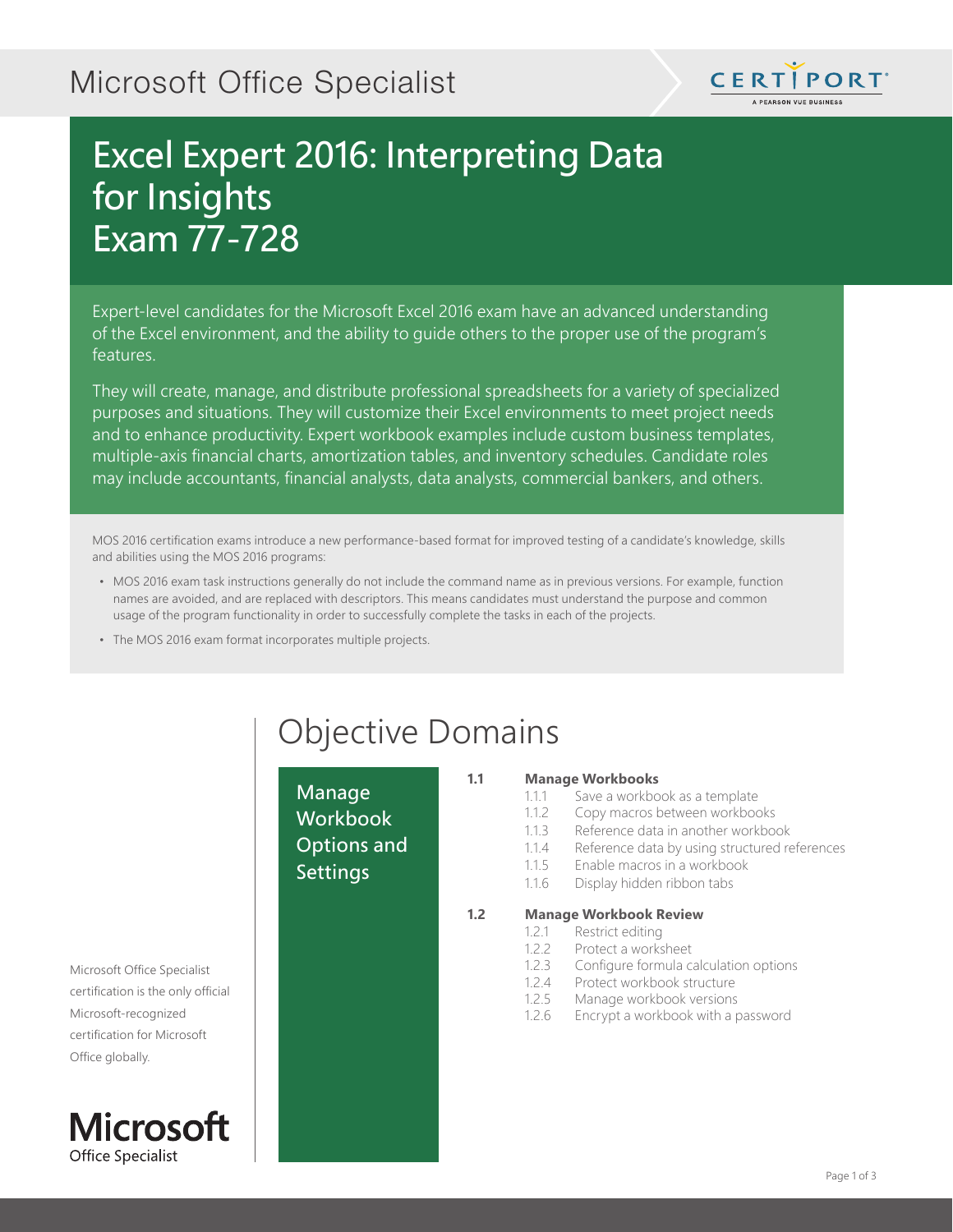### MOS Excel Expert 2016

|                                                   | 2.1 | <b>Apply Custom Data Formats and Validation</b>                                                                                                                                                                                                                                                                                                                                                                                                   |
|---------------------------------------------------|-----|---------------------------------------------------------------------------------------------------------------------------------------------------------------------------------------------------------------------------------------------------------------------------------------------------------------------------------------------------------------------------------------------------------------------------------------------------|
| Apply<br><b>Custom Data</b><br><b>Formats and</b> |     | Create custom number formats<br>2.1.1<br>2.1.2<br>Populate cells by using advanced Fill Series options<br>2.1.3<br>Configure data validation                                                                                                                                                                                                                                                                                                      |
| Layouts                                           | 2.2 | <b>Apply Advanced Conditional Formatting and Filtering</b><br>Create custom conditional formatting rules<br>2.2.1<br>2.2.2<br>Create conditional formatting rules that use formulas<br>2.2.3<br>Manage conditional formatting rules                                                                                                                                                                                                               |
|                                                   | 2.3 | <b>Create and Modify Custom Workbook Elements</b><br>2.3.1<br>Create custom color formats<br>2.3.2<br>Create and modify cell styles<br>2.3.3<br>Create and modify custom themes<br>2.3.4<br>Create and modify simple macros<br>2.3.5<br>Insert and configure form controls                                                                                                                                                                        |
|                                                   | 2.4 | Prepare a Workbook for Internationalization<br>Display data in multiple international formats<br>2.4.1<br>2.4.2<br>Apply international currency formats<br>2.4.3<br>Manage multiple options for +Body and +Heading fonts                                                                                                                                                                                                                          |
|                                                   | 3.1 |                                                                                                                                                                                                                                                                                                                                                                                                                                                   |
| Create<br>Advanced<br><b>Formulas</b>             |     | <b>Apply Functions in Formulas</b><br>3.1.1<br>Perform logical operations by using AND, OR, and NOT functions<br>3.1.2<br>Perform logical operations by using nested functions<br>3.1.3<br>Perform statistical operations by using SUMIFS, AVERAGEIFS, and COUNTIFS functions                                                                                                                                                                     |
|                                                   | 3.2 | Look up data by using Functions<br>Look up data by using the VLOOKUP function<br>3.2.1<br>3.2.2<br>Look up data by using the HLOOKUP function<br>3.2.3<br>Look up data by using the MATCH function<br>Look up data by using the INDEX function<br>3.2.4                                                                                                                                                                                           |
|                                                   | 3.3 | <b>Apply Advanced Date and Time Functions</b><br>Reference the date and time by using the NOW and TODAY functions<br>3.3.1<br>3.3.2<br>Serialize numbers by using date and time functions                                                                                                                                                                                                                                                         |
|                                                   | 3.4 | <b>Perform Data Analysis and Business Intelligence</b><br>Reference the date and time by using the NOW and TODAY functions<br>3.4.1<br>3.4.2<br>Import, transform, combine, display, and connect to data<br>3.4.3<br>Consolidate data<br>3.4.4<br>Perform what-if analysis by using Goal Seek and Scenario Manager<br>3.4.5<br>Use cube functions to get data out of the Excel data model<br>3.4.6<br>Calculate data by using financial functions |
|                                                   | 3.5 | <b>Troubleshoot Formulas</b><br>3.5.1<br>Trace precedence and dependence<br>3.5.2<br>Monitor cells and formulas by using the Watch Window<br>3.5.3<br>Validate formulas by using error checking rules<br>Evaluate formulas<br>3.5.4                                                                                                                                                                                                               |
|                                                   | 3.6 | <b>Define Named Ranges and Objects</b>                                                                                                                                                                                                                                                                                                                                                                                                            |
|                                                   |     | 3.6.1<br>Name cells<br>3.6.2<br>Name data ranges<br>3.6.3<br>Name tables<br>3.6.4<br>Manage named ranges and objects                                                                                                                                                                                                                                                                                                                              |